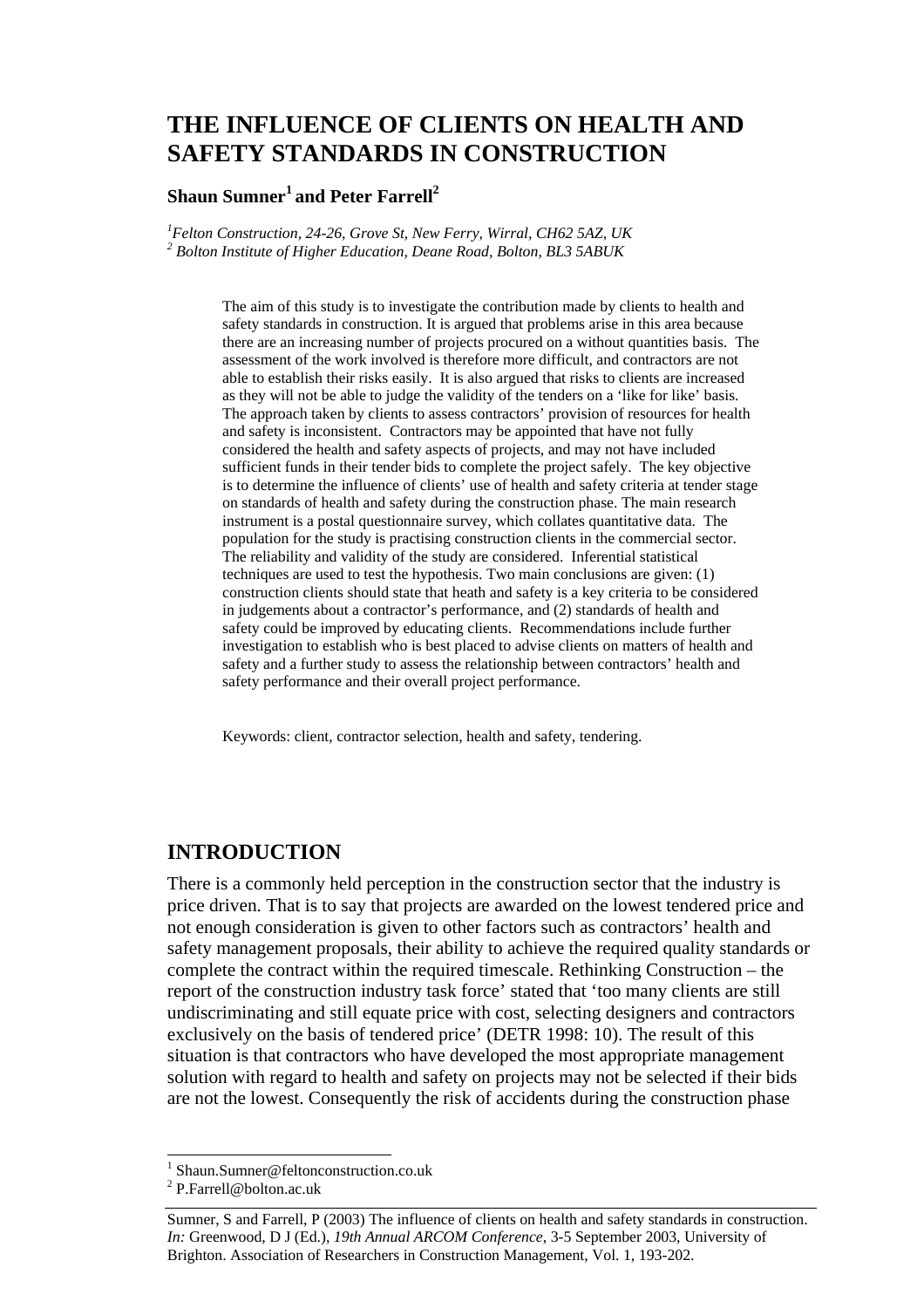may be higher which could lead to personal injury, loss, property damage and subsequent delays and costs to the project.

Clients have a key role in setting the standards for the health and safety culture on construction projects. If a client has a cavalier attitude to health and safety, then it is likely that everyone on the project will develop a similar approach (Perry 1999: 20). The legal requirements for contractor competence assessment, and ensuring that contractors have allocated sufficient resources for projects are sometimes not given enough consideration. Contractors who are appointed may not be technically competent to carry out the work or may not have fully considered project risks and therefore under priced the works. This will force contractors to look for cost savings during the construction phase and could lead to health and safety being compromised.

In the year up to April 2001, 106 workers were killed on construction sites (HSE 2001). The cost of accidents is difficult to determine. A study by HW Heinrich in 1931 assessed the costs of accidents to industry. Heinrich distinguished the costs covered by insurance, such as compensation paid to the injured party, the direct costs and all other costs associated with the accident, which he termed indirect costs. Indirect costs averaged four times the value of direct costs. This finding has been extremely influential and has been applied by many companies and risk analysts as a rough rule of thumb to estimate the cost of accidents to individual firms (HSE 1994: 5).

It may be said that the root cause of the problem is the competitive tendering process. Many construction projects are procured using the procedures outlined in the Code of Procedure for Single Stage Selective Tendering (CPSSST 1989). Farrow (1996: 3) found that it was the view of the National Joint Consultative Committee (NJCC) and the former Department of the Environment that single stage selective tendering was the most appropriate method for letting building contracts.

The code anticipates the use of bills of quantities and requires the design to be substantially complete. Many projects are procured on a 'without quantities' basis using plans and specifications (RICS 2000). This does not allow contractors to fully assess the extent of the works and hence include for all necessary costs. They could have their own bills produced but this is difficult in a short tender period, and it increases the already high cost of tendering. The same can be said of design; if a design is incomplete then contractors cannot fully evaluate risks. Contractors' estimates of cost and the method to be adopted to undertake the proposed works will be based on the accuracy and sufficiency of the tender documentation. If the documentation does not reflect the true extent and nature of the work the contractors' risk is increased significantly (Farrow 1996: 3). It can also be said that risks to clients are increased as they will not be able to judge the validity of the tenders on a 'like for like'. The CPSSST anticipates a minimum period of four weeks for the tenderers to prepare their bids. This duration should be increased to suit project complexity and size, and if it is a 'without quantities' arrangement to allow contractors to get bills prepared.

This situation raises the question of how do clients fulfil their legal duty to ensure that contractors have allocated suitable and sufficient resources to undertake the works if contractors have been provided with minimal information and time to tender. Perhaps clients should request detailed information from contractors regarding the resources that have been allocated and the proposed method of construction. Clients and members of their professional team may interview contractors regarding their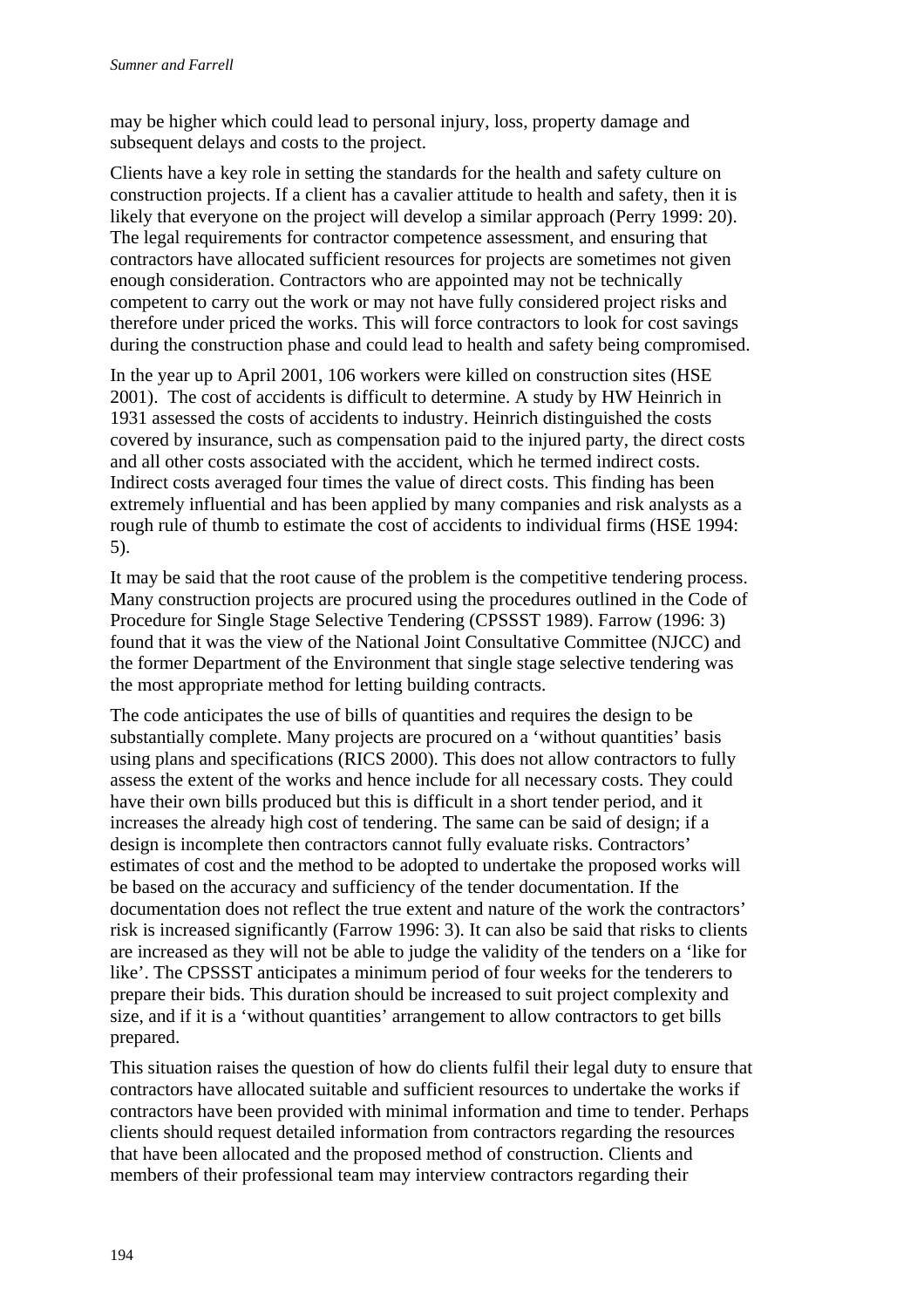proposals. Potential contractors can be questioned in depth to ensure that they have fully understood and resolved the health and safety issues of bespoke projects. Clarke (1999: 284) suggests that in order to fully assess contractors' appraisals of the health and safety requirements of projects Health and Safety Plans must be suitably developed and submitted with tenders. This however, rarely happens in practice. There is no legal requirement for the submission of developed Health and Safety Plans at tender stage and if there are several contractors tendering there is a large degree of uncertainty as to whether the contract will be won. Therefore, contractors maybe unwilling to commit further time and cost to the already expensive tendering process in preparing further formal documentation.

### **THE LITERATURE**

CDM Regulations 1994, Regulation 9.3 states:

*"No person shall arrange for a contractor to carry out or manage construction work unless he is reasonably satisfied that the contractor has allocated or, as appropriate, will allocate adequate resources to enable the contractor to comply with the requirements and prohibitions imposed on him by, or under the relevant statutory provisions". (HSE 2001: 69)* 

In developing CDM, HSE recognised that clients have a tremendous influence on the planning, organization and implementation of construction projects. For the first time the regulations introduced legal responsibilities for clients in respect of ensuring provision is made for health and safety on construction projects (Perry 1999: 20). Whilst it took until 1994 to get the construction clients' duties for health and safety established into English law the essence of CDM has been around for thousands of years:

*"When you build a new house, you shall make a parapet for your roof, that you may not bring the guilt of blood upon your house, if anyone fall from it" (Deuteronomy, C 23, V 8) cited in (Caldwell 1999: 1).* 

A paper by Sandra Caldwell, former HM Chief Inspector of Construction reported on the findings of HSE focus group meetings on the CDM Regulations. The feedback from some 350 delegates was that the regulations were sound and have had a substantially beneficial effect on construction health and safety management (Caldwell 1999: 8). However, Perry (1999) highlights the confusion that has surrounded the regulations since their introduction, and because of this it is noted that CDM is currently under review (HSE 2002)

Rethinking Construction (DETR 1998:17*)* identified that people are the most important asset in a business and called for better standards of health and safety for the workforce, better training and site conditions. It is important to recognise the benefits that can come along with good health and safety management. By following the appropriate guidance and codes of practice duty holders will satisfy the requirements of the law. Good health and safety practices can perpetuate not only good on-going practice, but also enhance work enjoyment, individual and group satisfaction and lead to improved productivity. People who are interested and committed will undoubtedly work in an environment of greater awareness and take care not only of themselves but also of others (Griffith and Howarth 2000: 129). This view is supported in CIRIA report 'Selecting Contractors by Value' (1998: 43), which suggests that a contractor's approach to health and safety provides an indicator of the degree of responsibility and skill that will be exercised in the project more widely.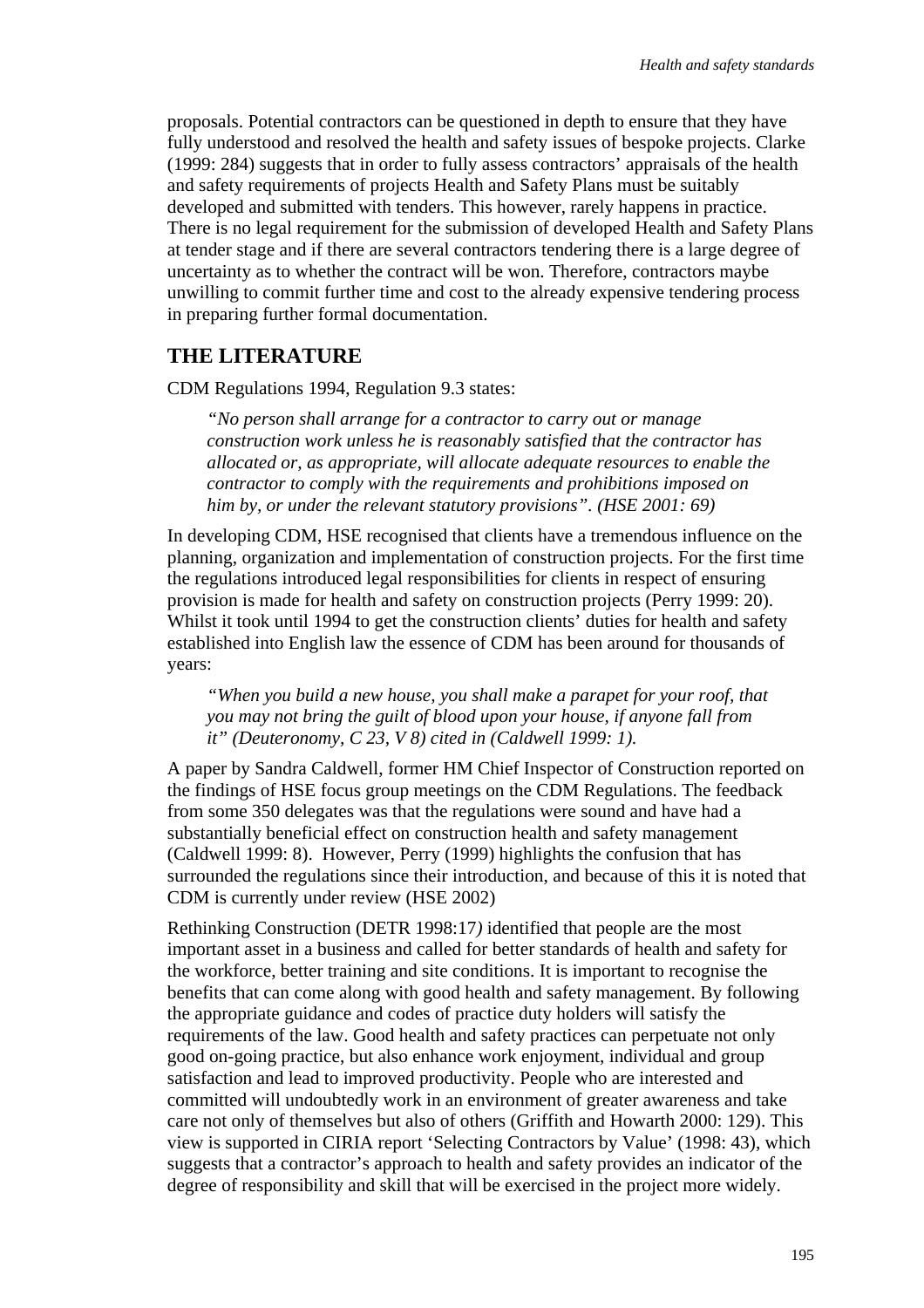Good health and safety management should not be differentiated from good management generally. It requires a systematic approach and careful planning. It also requires long-term investment in training and development of employees. It is an issue of culture within an organization that must start with the most senior management.

The HSE Contract Research Report, CRR 387, 'Improving Health and Safety in Construction' suggests that client procurement strategy is an influencing factor in accidents in construction (HSE 2001).

There are twenty-eight recognised variants of traditional tendering (Clarke 1999: 296). Single stage selective tendering involves clients having drawings, bills of quantities and specifications prepared for the proposed project then inviting contractors to price these documents on an open basis, where there is an unlimited number of tenderers, or, more usually, inviting a select list of contractors to price who have previously been pre-qualified. In an effective qualification process threshold levels of competence and capacity are established that ensure that only contractors who are capable of doing the work are considered for the project (CIRIA 1998: 53).

The tender documentation must be sufficiently detailed to allow contractors to ascertain the nature, complexity, scale, scope and quality of the work to be achieved (Clarke 1999: 276). Contractors then estimate the cost of the project and submit a lump sum price for carrying out the works. The client then selects a contractor based on the prices submitted. Rethinking Construction (DETR 1998: 10) stated that too many clients are undiscriminating and still equate price with cost, selecting designers and contractors almost exclusively on tendered price.

There are several problems with this method of construction procurement. Firstly, the level and detail of the information upon which contractors are expected to prepare their cost estimate. The CPSSST recommends that the design be substantially developed and bills of quantities and specifications are produced for the tender. If information does not reflect the true extent and nature of the works, contractors' risk is increased significantly and there is the concomitant risk to clients of receiving final accounts for projects significantly different from original tenders (Farrow 1996: 3). It is the obligation of clients to provide tenderers with precise requirements of the works to be undertaken. The level of information impacts on the contractors' ability to assess the necessary resources required for projects, a key requirement of the CDM Regulations. If contractors cannot establish the scope and extent of the works how can they allocate adequate resources? Clarke concurs that the address of adequate resources is sensitive to the level of information provided for pricing (1999: 296).

Secondly, the time allowed for the preparation of tenders is often inadequate. The CPSSST recommends a minimum of four weeks increasing to six weeks for projects of greater complexity. Research published in Farrows 1996 report 'Use and abuse of the Code of Procedure for Single Stage Selective Tendering' found that only two weeks was being allowed for projects up to £1 million, and one contractor reported a three week tender period for a £ 20 million project. Generally it was found that professional advisors thought tender periods were acceptable, however, contractors thought that periods were much too short (Farrow 1996: 6).

Clarke suggests a model for how a four-week tender period is utilized in reality. Effective work by contractors on tenders is been done in approximately two days with off site assistance from subcontractors and suppliers. Clarke says that tenders are contractors' best guesses of prices they think they need to quote to win the work (Clarke 1999: 289-290).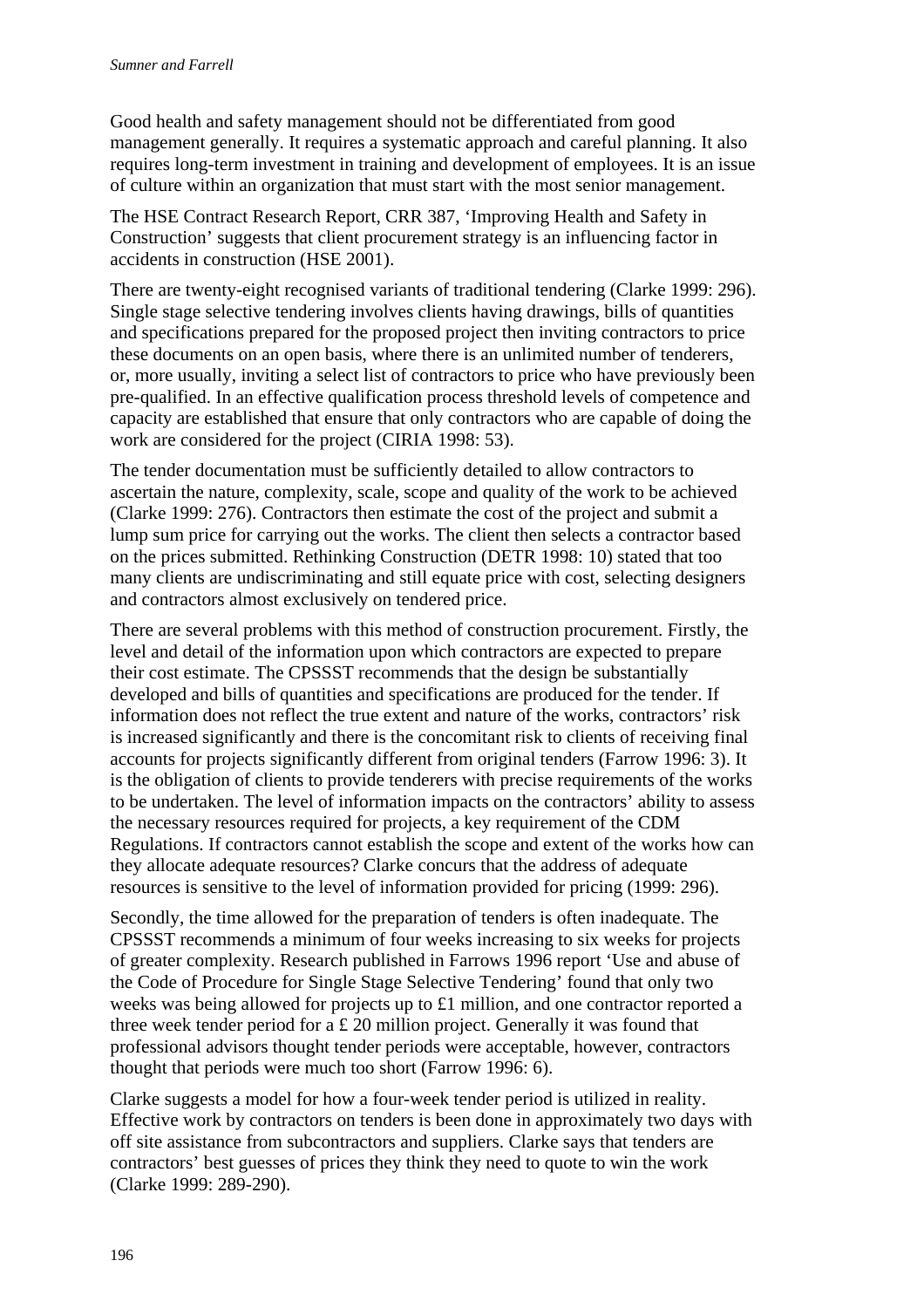Partnering arrangements were one of the key recommendations of Constructing the Team (DETR 1994). Guidelines were suggested for the fundamentals of partnering including; a specific duty for all parties to deal fairly with each other, their subcontractors and suppliers, in an atmosphere of mutual co-operation, a choice of risk allocation appropriate to each project according to the party best able to manage each risk, encouragement of incentive mechanisms for exceptional performance and mechanisms for the avoidance of conflict and speedy dispute resolution (ACA 2000: 1). In February 2002, CIOB reported that there is currently £2 billion of construction work administered using the *'*Association of Consultant Architects Standard Form of Contract for Project Partnering (CIOB 2002: 15). Because partnering is a part negotiated arrangement contractors should be able to adequately price health and safety in projects. Whilst this is all well and good in partnering systems of procurement, problems of health and safety still need to be addressed in competitive tendering.

The purpose of regulation 9.3 of CDM was to put a check in the procurement system to ensure that projects are being priced to include safety and to ensure that clients contribute to the health safety and welfare of all who work on site.

Arising from the problems above and the literature, the following research hypothesis was established: Clients' use of health and safety criteria at tender stage (independent variable) influences the standard of health and safety during the construction phase (dependent variable).

## **METHOD**

The main research instrument was a postal questionnaire distributed to clients operating in the Northwest of England in the commercial market who have had projects completed in the year 2000 with a minimum value of £500 000. Wording of questions were validated by construction professionals prior to it being distributed. ABI Building Data Ltd provided a database of 800 clients who matched the population criteria. 200 clients were randomly selected for the distribution of the postal questionnaire. Forty-seven questionnaires were returned in time for analysis, representing 23.5% of the total distributed. The data received was analysed using quantitative techniques. Inferential statistical tests were carried out to test the main research hypotheses and sub-hypotheses regarding subject variables. The independent and dependent variables were each measured using five closed questions. The responses were assigned a numerical value from 0 to 4 and totalled to give a totalled summated score (Bryman and Cramer 1997), the minimum score being 0 (zero) and the maximum score 20.For the independent variable 'clients' use of health and safety criteria at tender stage', the questions were frequency based, with possible responses being never, rarely, sometimes, often, always. The questions were, how often do you: (i) request health and safety proposals from tenderers, (ii) use health and safety criteria in judging tenders, (iii) explore health and safety issues in pre-tender interviews, (iv) award contracts to tenderers who are not lowest price, and (v) interview other tenderers, if the lowest priced bid is not adequate in respect of health and safety.For the dependent variable 'the standard of health and safety during the construction phase' the respondents were asked to rate standards as very poor, poor, acceptable, good or very good. The questions were about: (i) welfare, (ii) site tidiness, (iii) training of personnel, (iv) personal protective equipment compliance, and (v) frequency of accidents.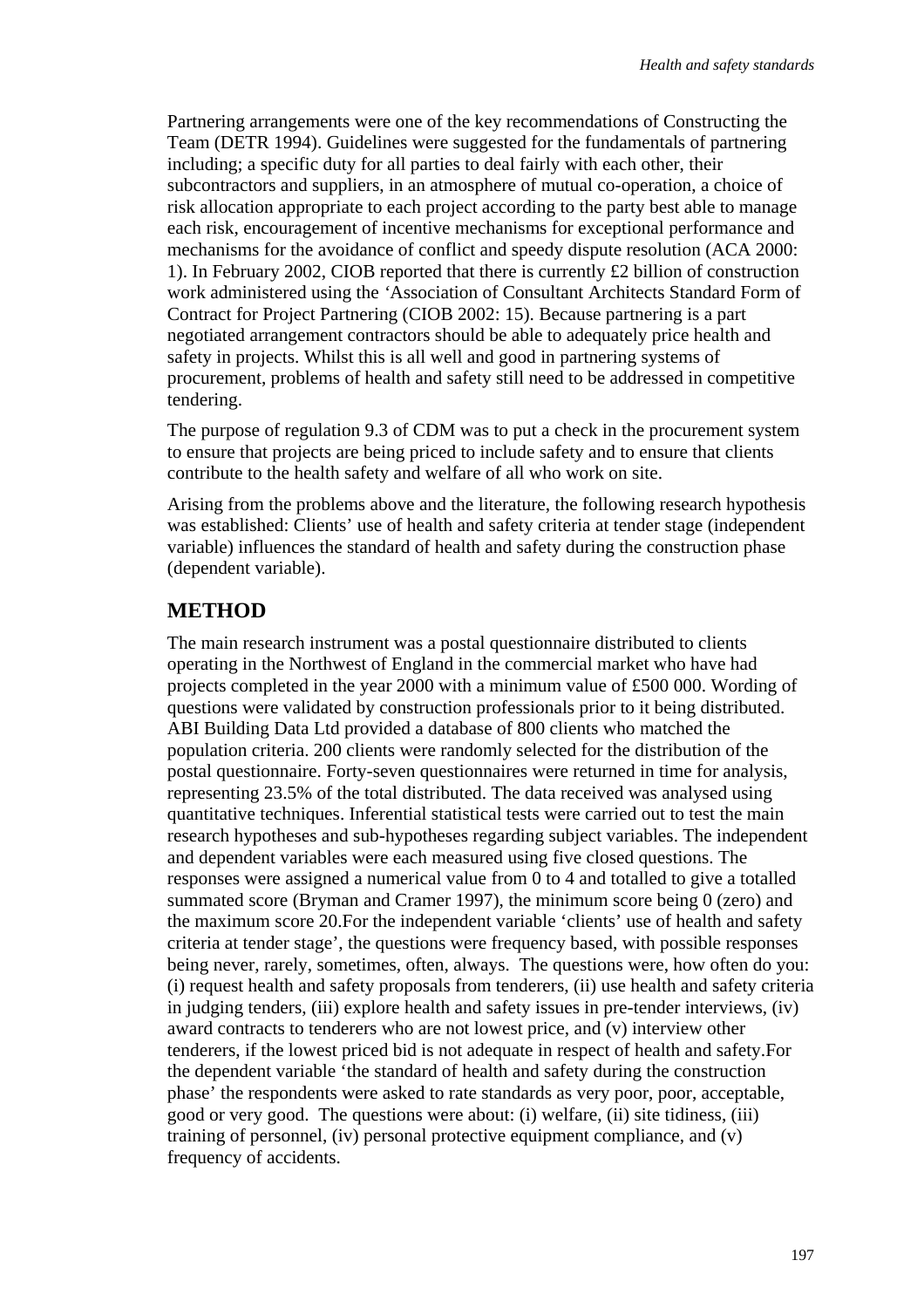## **RESULTS**

**Independent variable: Clients' use of health and safety criteria at tender stage** 

The responses are illustrated in Figure 1. The available score range was 0, indicating no use of health and safety criteria when assessing tenders, to 20 representing excellent use of health and safety criteria when assessing tenders. The mean score from respondents was 12.60. Expressed as a percentage this mean score was 63%. Given the five wide response band of never, rarely, sometimes, often or always, this result leads to a finding that clients 'often' make use of health and safety criteria when assessing tenders.



**Figure 1:** Clients' use of health and safety criteria at tender stage

#### **Dependent variable: the standard of health and safety during the construction phase**

Figure 2 shows the distribution of the scores. The available score range was 0, indicating very poor standards of health and safety on clients' last construction projects, to 20 representing excellent standards. The mean score was 14.60. The mean score expressed as a percentage is 73% suggesting very good standards of health and safety.

#### **Internal reliability**

The questions posed in the postal questionnaire have been tested for reliability using Spearman's paired Rho correlation calculation. The variables are paired, since each respondent has two 'scores'; the individual question score and the total summated score. The scores of individual questions have been correlated against the total summated score for each variable, as recommended by Openheim (1996: 195-200). The correlation coefficients for the five questions used to measure the independent variable ranged from 0.55 to 0.79. Similarly, the coefficients for the five questions used to measure the dependent variable ranged from 0.41 to 0.84. All were significant at  $p = 0.01$ . The scale is considered as being internally reliable.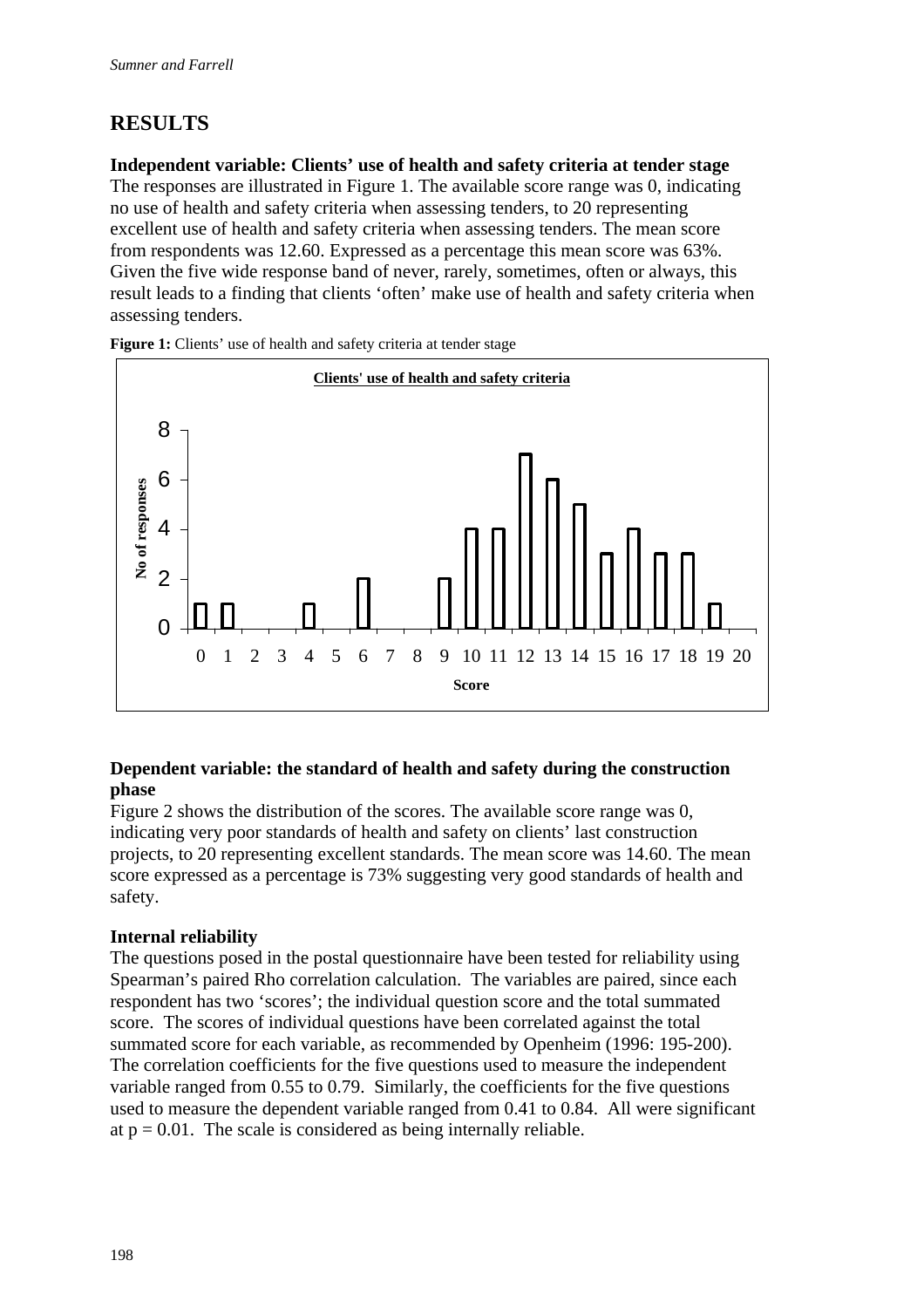Figure 2: Health and safety standards on last project



#### **Main research hypothesis**

The research hypothesis was tested using Spearman's rank Rho correlation. The paired variables are the scores from each respondent for clients' use of health and safety criteria at tender stage and health and safety standards on last project. The scatter plot is illustrated in figure 3.

Figure 3: scatter plot indicating the relationship between the independent and dependent variables



It shows positive correlation between the variables. *'Spearman's Rho'* correlation coefficient is +0.36, with a significance level of 0.012. The null hypothesis is rejected. The research finds that there is a modest relationship between clients' perception of the importance of health and safety and the standard of health and safety during the construction phase.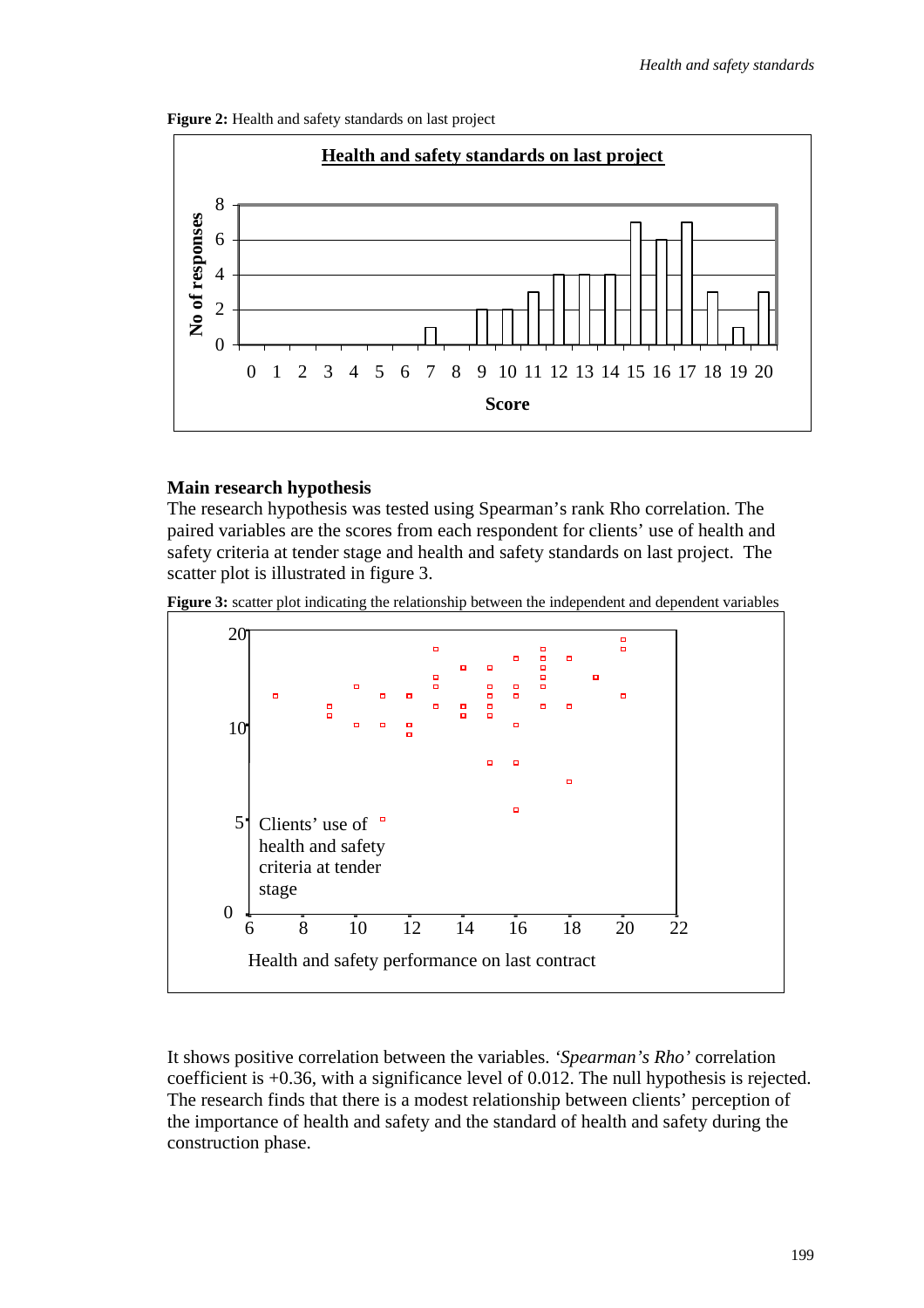#### **Subject variables**

Checks of data homogeneity were undertaken to ensure that the relationship between the independent and dependent variables indicated above was not spurious. The two key subject variables (Bryman and Cramer 1997) considered were (i) market sector in which clients operate, either public or private, and (ii) the experience of clients, categorized by whether they have complete more than ten projects in the last two years. The Mann-Whitney test was used to check homogeneity. In all tests the significance levels were above 0.05. It is found that the subject variables have not influenced the main data set.

## **DISCUSSION**

The relationship between the variables supports Perry's assertion that *'*if a client has a cavalier attitude to health and safety, then it is likely that everyone on the project will develop a similar approach' (1999: 20). Re-thinking Construction (DETR 1998: 17) identified that people are the most important asset and called for better standards of health and safety for the workforce including more training and better site conditions. It went on to suggest that clients must demonstrate leadership by adopting approaches set out in the report (DETR 1998: 8). Former Construction Minister, Nick Raynsford, recognised that as the country's largest client, government had a duty to set in place a better safety culture (NCE 2001: 6). If clients and their representatives express interest and concern about health and safety matters, then if for no reason other than trying to achieve client satisfaction, contractors will try to ensure high standards. Identifying what represents value to the client is fundamental to the success of the project (CIRIA 1998: 17). When the finding is considered from the clients' perspective two matters become apparent. Firstly it support the essence of regulation 9.3 of the CDM Regulations, assessing the allocation of adequate resources, in that the regulations were written to improve standards of the management of health and safety and the fact that there is a level of association between the variables suggests that this regulation does improve standards. Secondly the finding portrays a negative view of contractors' approach to health and safety. It could be suggested from the results that if clients were not concerned about health and safety then neither would be the contractor. In an industry that suffered 106 fatalities between April 2000 and March 2001 (HSE 2001) this is a poor state of affairs. It should not really be construction clients who lead contractors to change the way in which they do business. However, it appears that many do need to be led or even pushed. Contractors have a legal and moral duty to ensure the health safety and welfare of their employees. 'Re-thinking Construction' identified woefully poor conditions on construction sites and inadequate investment in training at all levels within the industry (DETR 1998: 28-29). Contractors must improve standards and reduce the rate of accidents within the construction industry. By selecting contractors that give a high priority to health and safety clients will contribute to enhancing a better safety culture in construction and will also reduce the risks to the project of delays and costs associated with accidents. It has been suggested that contractors should take responsibility for ensuring that they comply with the law. Unfortunately not all contractors are aware or concerned about their statutory duties. There are low barriers to entry into the construction industry and there is no statutory or professional registration required for general contracting companies. Latham (DETR 1994) suggested the establishment of a single national register for all companies and consultants operating in the market. This has manifested in the 'Constructionline' registration scheme that has been adopted by many local authority clients. However, 'Constructionline' has not been without its critics. A survey of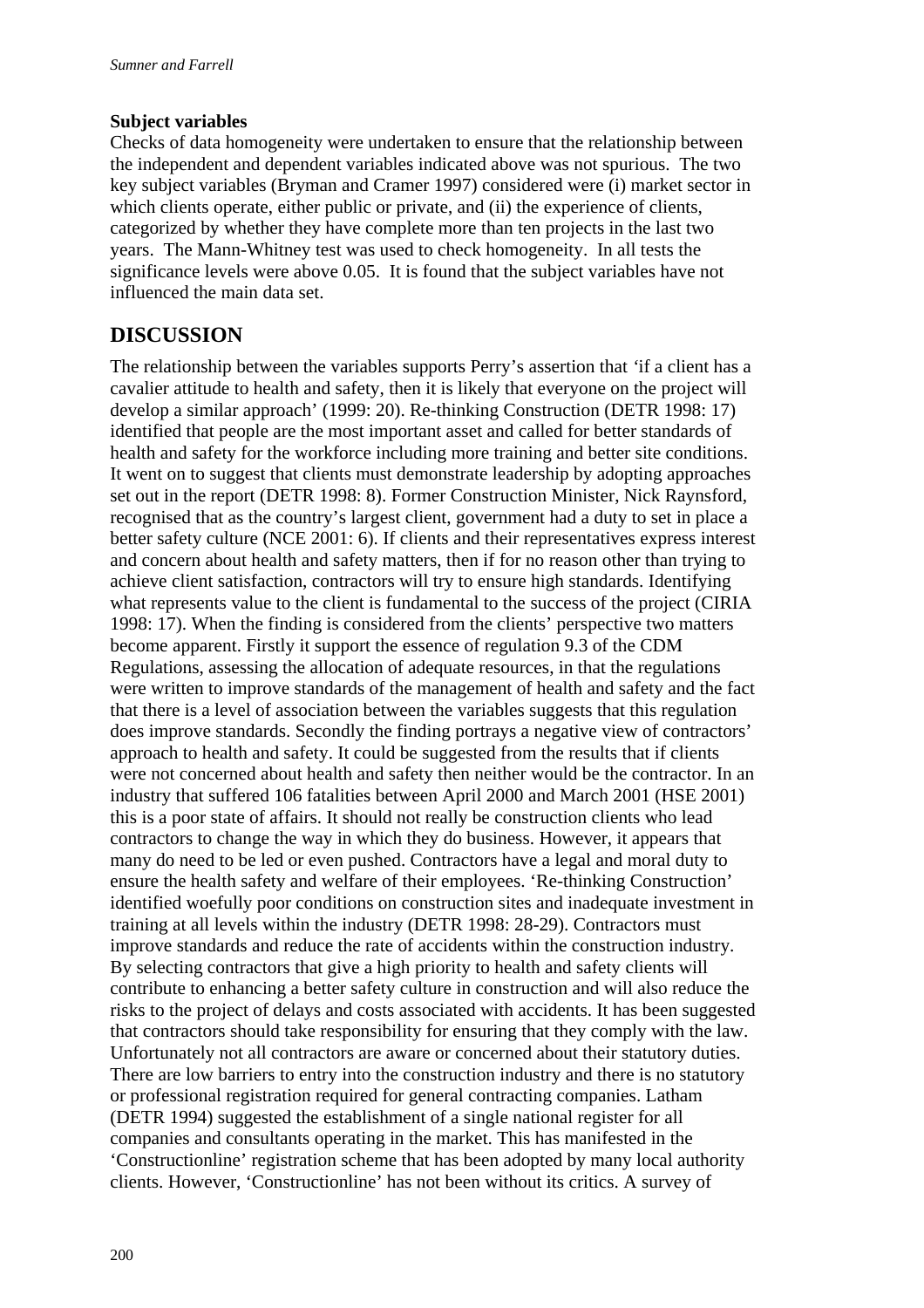members of the Association of Consulting Engineers found that registration to the scheme did not give them any benefit (Contract Journal 2001). Rethinking Construction called for major clients to take the lead in driving performance improvements in construction (DETR 1998: 13). Construction clients can make a significant difference in the safety performance of the whole industry by ensuring that they appoint contractors who have included the necessary resources in their price and have the appropriate skills to carry out the project successfully.If clients and their representatives express an interest in health and safety matters, then if for no other reason than trying to achieve customer satisfaction, contractors will try to ensure higher standards. Identifying what represents value to the client is fundamental to the success of the project (CIRIA 1998: 17). In April 2002 the Strategic Forum for Construction published the *'*Rethinking Construction Accelerating Change' consultation paper. This paper suggested that clients should deliver excellence in health and safety performance by putting it at the forefront of their agenda when commissioning construction (Strategic Forum for Construction 2002: 13). The recommendations of this report are be validated by the performance of the 334 demonstration projects that have been carried out using the principles outlined in 'Rethinking Construction'. The mean accident incident rate on these projects was 620 / 100,000 compared with an industry average of 1088 / 100,000 (Strategic Forum for Construction 2002: 25).

## **CONCLUSIONS**

It is concluded that clients' should consider paying more attention to health and safety at tender stage, as there are direct benefits in improvements in standards of health and safety during the construction phase, which should lead to less accidents and reduce risks to the project. Standards of health and safety in the construction industry could be improved by educating clients in health and safety management. If clients' awareness were raised they would then appreciate their role in contributing to higher standards throughout the construction industry.

The broader issue of educating clients has been raised in 'Accelerating Change'. The Strategic Forum suggested that clients should have access to simple guidance on practical steps that should be taken when executing a construction project (Strategic Forum for Construction 2002: 14).

Clients may not be convinced of the commercial arguments to establish health and safety as a lead criterion in the selection of contractors. Therefore, there is a need to educate construction clients in matters of health and safety management and broader issues of construction procurement. The CDM Regulations currently require designers to inform clients of their health and safety duties under the regulations. As a means to convincing contractors of the commercial arguments to adopt health and safety best practice, further study should be undertaken to establish the relationship between contractors' safety performance and their overall project performance.

## **REFERENCES**

- Association of Consultant Architects (2001) *A guide to the ACA Standard Form for Project Partnering*: publisher unknown.
- Bryman A and Cramer D (1997) *Quantitative analysis with SPSS for Windows*. London: Routledge